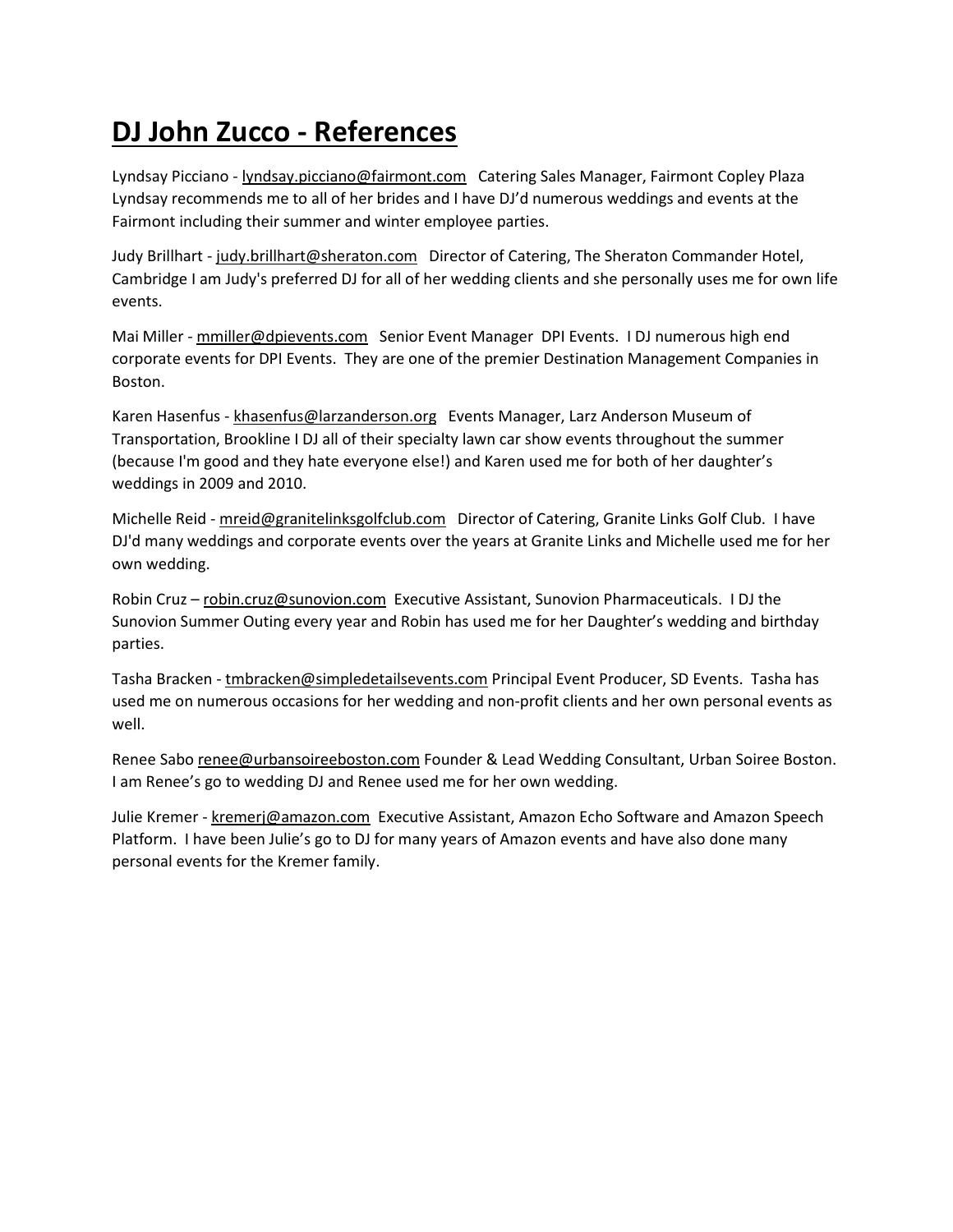## **Recent Weddings:**

Nicole Watts/Steve Pisano - nicolewatts12@gmail.com Wedding Date: 08/12/2017 Boston Harbor Hotel. High end wedding with Marc Hall Design.

Hi John,

We just wanted to say thank you so much for making our wedding day one we will never forget! From start to finish it was such a great experience working with you...and on wedding day you were fantastic! The music was great and the dance floor was also full! We can not thank you enough for making our wedding day so special!

Thanks again, Nicki and Steve

Kara-Jane Walker/Sam Gipstein - karajanefwg@gmail.com Wedding Date: 10/06/17 Boston Public Library. Multi set up wedding ceremony, cocktail hour, reception and dance area.

Hello!

I just want to take a moment to say thank you so much for being an awesome DJ at our wedding. You did a wonderful job and we truly appreciate the hard work you put it. You were very receptive and organized and everything turned out well!

All the best, Kara-Jane Walker Gipstein

Tiffany Hannula/Bradley Owen - tahannula5490@gmail.com Wedding Date: 09/23/17 Red Lion Inn, Cohasset, MA

John was amazing! He was very professional throughout the whole process. He had great ideas when we were stumped on song choices. He kept all of our guests dancing all night. We received many compliments on how great of a DJ we had. I highly recommend John to anyone looking for a great DJ!

Meaghan Meech/Brian McCarthy - meaghan.meech@gmail.com Wedding Date: 10/21/17 Moraine Farm, Beverly, MA. Multi set up ceremony, cocktail hour and reception.

John was awesome. He provided music for both our ceremony and reception. He was prompt for every meeting we had with him and really paid attention to detail. We gave him a relatively small list of songs that we liked and he managed to capture the style of music we were going for perfectly. He had guests out on the dance floor all night long- even during dinner!

Mike Spinale/Oscar Gonzales Morales - mspinale@gmail.com Wedding Date: 10/01/2017 Castle Manor Inn, Gloucester, MA.

John Zucco was a great DJ, and host, for our wedding. John was great to work with and had lots of good ideas for the different music we'd need throughout the event (from the ceremony to the last dance). My husband is from Spain, so we wanted to have some music from his country as part of the night's playlist and John was very accommodating to that. He has the process down pat and was organized with what